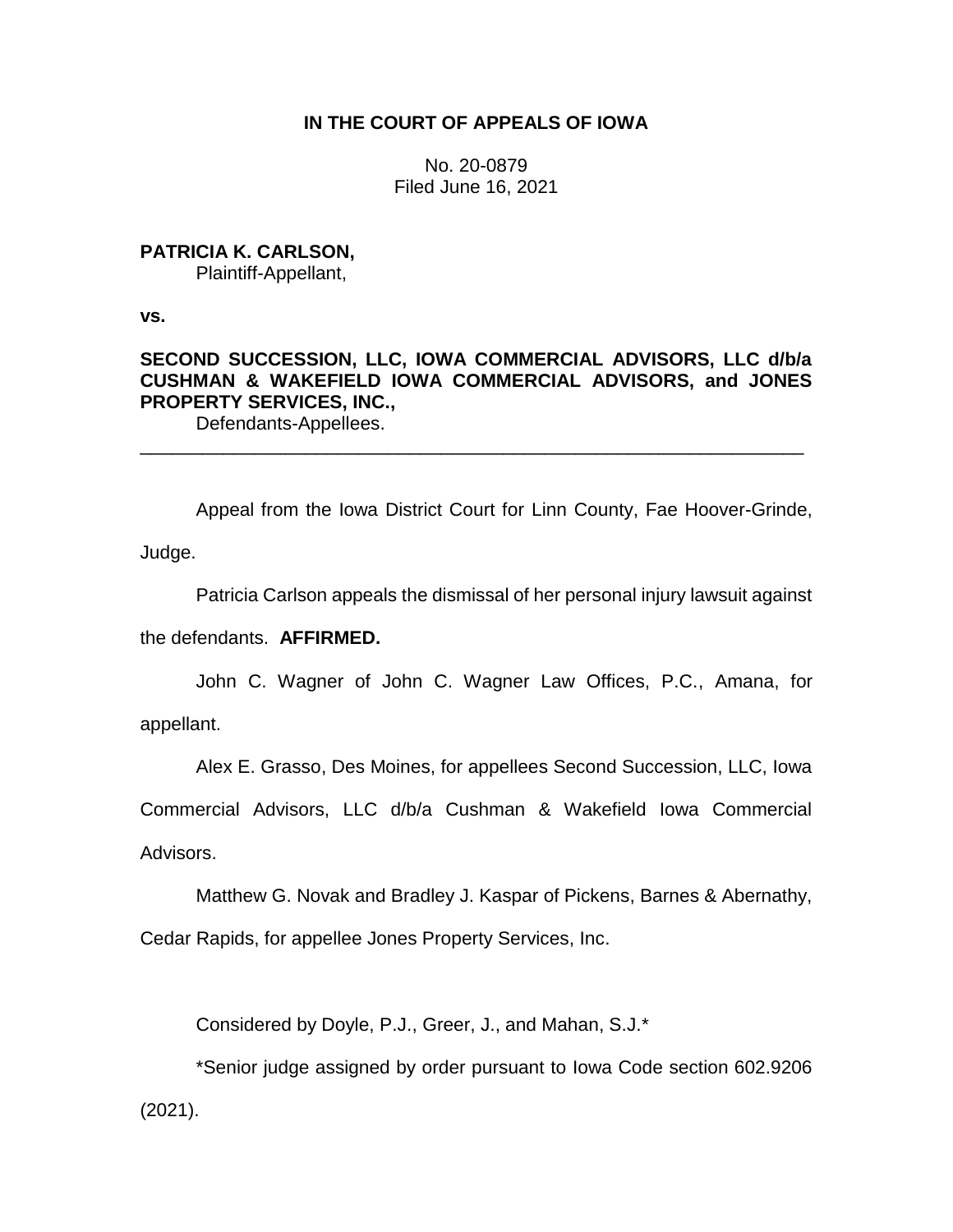#### **MAHAN, Senior Judge.**

Patricia Carlson appeals the dismissal of her personal injury action against Second Succession, LLC; Iowa Commercial Advisors, LLC; and Jones Property Services, Inc. Carlson contends the district court erred in dismissing her lawsuit on statute-of-limitations grounds upon concluding the petition was filed one day after the expiration of the two-year deadline set out in Iowa Code 614.1(2) (2020). Upon our review, we affirm.

There is no dispute as to the relevant facts. On January 3, 2020, at 6:53 p.m., Carlson attempted to file a petition against the defendants alleging she was injured after she "slipped and fell" on January 8, 2018. On January 6, at 2:54 p.m., the clerk of court returned the filing, informing counsel it would not accept the petition because the cover sheet did not contain a birthdate and a social security number. *See* Iowa R. Elec. P. 16.308(2)(d)(2) ("The clerk of court may return the submission to the filer with an explanation of the error and instructions to correct the filing."); *see also* Iowa Code § 602.6111(1) (requiring a petition to include, among other information, "[t]he birth date of the party" and "[t]he social security number of the party"). On January 9, 2020, at 3:51 p.m., Carlson filed the petition with a complete cover sheet. Jones Property Services filed a motion to dismiss pursuant to the statute of limitations, which the other defendants joined. Carlson resisted the defendants' motion. Following a hearing, the district court entered an order granting the motion and dismissing Carlson's petition.

On appeal, Carlson contends the court "erred in granting the motion to dismiss because the petition filing of January 9, 2020 should *relate back* to the original and timely filing date of January 3, 2020." We review this claim for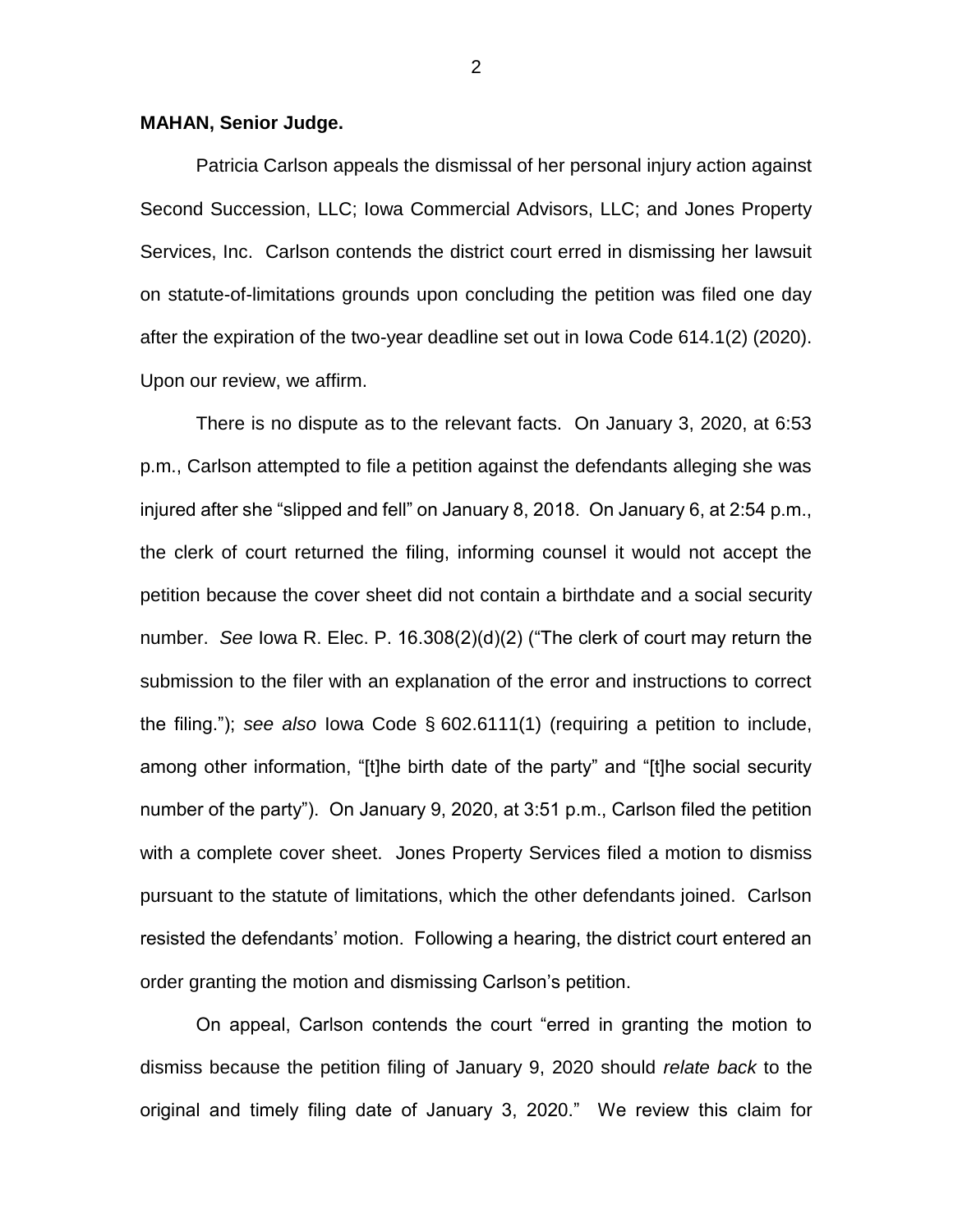correction of errors at law. *See Jones v*. *Great River Med*. *Ctr*., No. 17-1646, 2018 WL 4360983, at \*2 (Iowa Ct. App. Sept. 12, 2018). To support her contention, Carlson relies on *Jacobs v*. *Iowa Department of Transportation*, 887 N.W.2d 590, 599 (Iowa 2016). In *Jacobs*, the supreme court held "a resubmitted filing can relate back to the original submission date for purposes of meeting an appeal deadline when the following circumstances converge": (1) "the party submitted an electronic document that was received by [the electronic document management system (EDMS)] prior to the deadline and was otherwise proper except for minor errors in the electronic cover sheet—i.e., errors that could have been corrected or disregarded by the clerk," (2) "the proposed filing was returned by the clerk's office after the deadline because of these minor errors," and (3) "the party promptly resubmitted the filing after correcting the errors." 887 N.W.2d at 599 (concluding the facts presented met all three requirements and finding the filing related back).

The district court determined the *Jacobs* factors did not "converge" in this case. Most significantly, as the district court observed, "the record shows that the clerk returned the filing two days *before* the deadline"—on January 6. Accordingly, the second *Jacobs* factor was not satisfied. And Carlson did not resubmit the petition until three business days after the clerk returned it—on January 9. Under these circumstances, we question whether the resubmission would be considered "prompt" within the third *Jacobs* factor. *See e.g*., *Goedken v. All. Pipeline, L.P.*, No. 17-1066, 2018 WL 4360903, at \*2–3 (Iowa Ct. App. Sept. 12, 2018) (allowing resubmission to relate back when it was filed the same day after it was returned by the clerk of court); *Jones*, 2018 WL 4360983, at \*3 (observing a resubmission correcting an error filed the day after it was returned by the clerk of court was